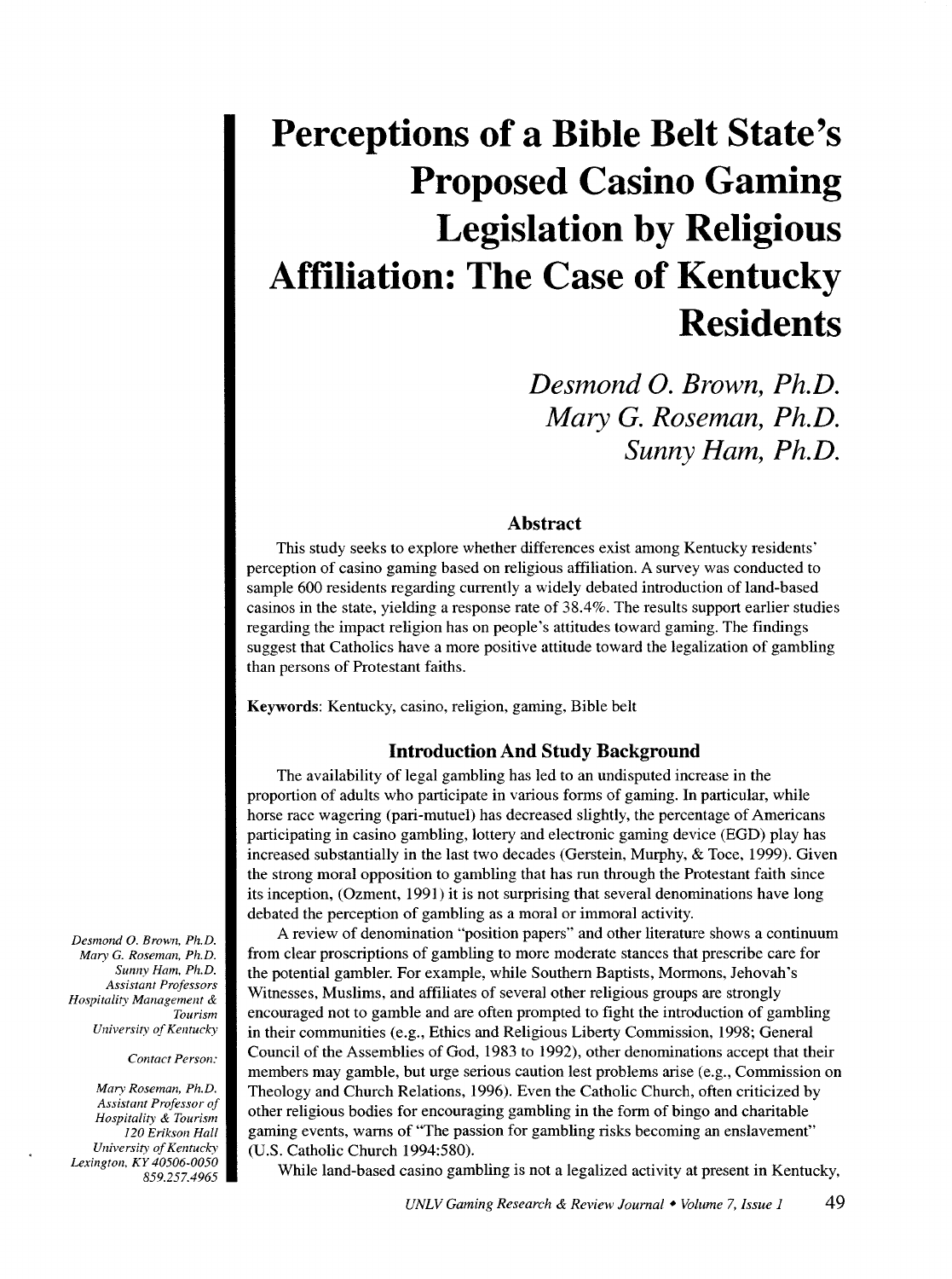there exist many other forms of legalized gambling in Kentucky, and close by: The Lottery, bingo, horse racing, and casino gaming on riverboats. With casinos operating in Illinois and Indiana, public discussion has begun in Kentucky about casino gaming. Various proposals are being currently examined, including the placement of video lottery terminals at existing racetracks and locating a limited number of land-based casinos at major convention and destination sites around the state.

# **The Problem and Purpose of Study**

The rationale for this study stems from three main problems. First, although there have been numerous studies of the effects of religious affiliation, practices, and beliefs on a number of behaviors such as drug and alcohol use, criminal behavior, and suicide (Bahr, Maughan, Marcos, & Li, 1998: Bainbridge, 1992; Burkett, 1993; Grasmick, Bursik, & Cochran, 1991; Stack 1992; Stark & Bainbridge, 1997), there has been surprisingly little research addressing the influence of religion on gambling. Gambling studies that have included religion are limited to an assessment of denominational differences in casino, lottery, bingo, or pari-mutuel betting. The results of these studies

indicate that Catholics, Jews, and those who profess no denominational affiliation are more likely than Protestants to participate in gambling (Feigelman, Wallisch, & Lesieur, 1998; Hraba, & Lee 1996; Hraba, Mok, & Huff, 1991; Mok and Hraba 1991). In a rare exception to this lack of attention to religion, Ellison and Nybroten (1999) find that conservative Protestants, persons who attend religious services more frequently, and those who believe in Biblical inerrancy are more likely than others to oppose state-supported lotteries. However, they do not elaborate the connection between religion and gambling behavior.

Second, several studies regarding the perceived impacts of using casino gaming as a form of tourism development have revealed both positive and negative attitudes of residents. However, few studies to date have been conducted to determine residents' perception of the legalization of casino gaming prior to its development. Third, "ruralness" & social isolation are often thought to be prime determinants of less progressive social attitudes (Morgan and Meier, 1980). Legalized gambling is increasingly popular with voters and legislators because it promises revenues without raising taxes. However, Kentucky is a "Bible Belt" state with thriving religious communities, and tens of thousands of local congregations. It would be expected that the idea of legalized casino gaming as a potential local institution and the established local churches would have an influence on one another. Thus, it is reasonable to expect that religion and the religious practices of Kentucky residents will affect their gambling patterns.

This study therefore seeks to explore whether differences exist among Kentucky residents' perception of casino gaming based on religious affiliation. The central research question for this study is: Are Kentucky residents' attitudes toward proposed casino gaming legislation determined in part by their religious affiliation? It is hoped that the results generated from such a study will provide some insight into the nature of the Kentucky gaming market to potential and current casino developers in a Bible Belt state.

# **Literature Review**

#### **Gaming in Kentucky**

To date, most published information relating to casino gaming in Kentucky has been anecdotal newspaper reports, generally investigating attitudes towards gaming, typically for the purpose of establishing political bases for referenda and legislative agendas pertaining to gambling (Brown and Schmelzer, 2001). Consequently, there has been little empirical work conducted to specifically investigate the influence of religion on

**Few studies to date have been conducted to determine residents' perception of the legalization of casino gaming prior to its development.**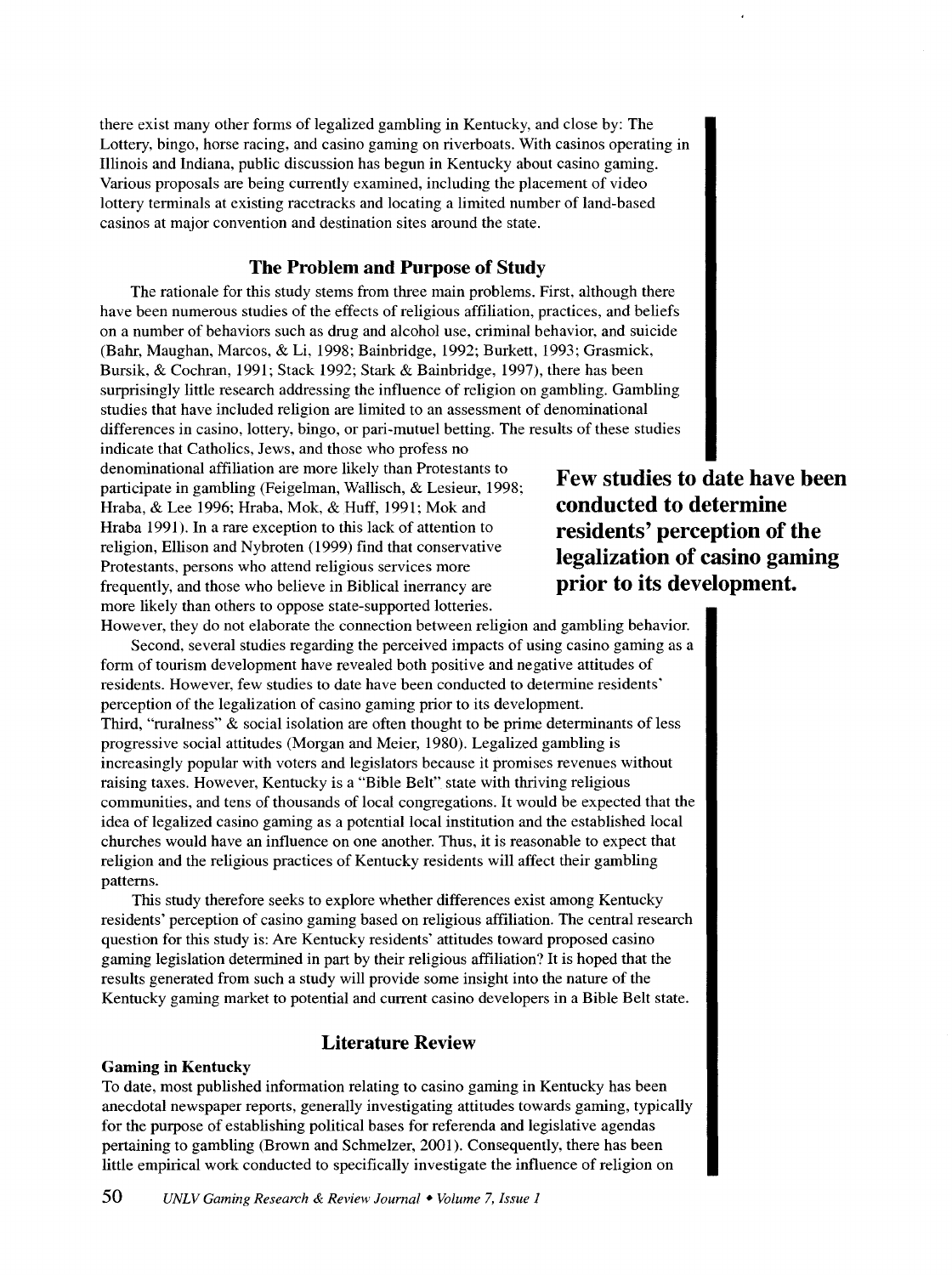*Perceptions of a Bible Belt States Proposed Casino Gaming Legislation by Religious Affiliation: The Case of Kentucky Residents*  gaming activities in the State. The few published studies on casino gaming in Kentucky include those conducted by Brown (2000) for example, who investigated the distinguishing characteristics and travel habits of the would-be casino resort vacationer to Kentucky, in comparison with those who choose other resort-type vacations, and Brown and Ham (2001) who identified the potential demographic and socioeconomic characteristics of residents affecting the decision to be proponents or opponents of the legalization of a proposed land-based casino gaming in Kentucky.

#### **Gaming and Religion**

Numerous studies have concluded that whether a person gambles is affected by age, religion, education, and income (for example, Zitzow, 1996; Gerstein, et al., 1999). However, the literature on gaming and religion is sparse. Among the few researchers to have studied this issue is Diaz, (2000) who investigated whether the religions of Las Vegas residents affect their gambling patterns. In an attempt to determine the nature of such a relationship, a quantitative analysis was performed in which the independent variables were the frequency of gambling and amount of money gambled. The dependent variables were religious denomination, frequency of attendance at religious services, and the level of importance of religion in the life of the respondent. The results showed that the frequency of gambling in Las Vegas is affected by religious denomination, the level of importance of religion in the life of the respondent, and the frequency of attendance at religious services. The amount of money gambled was also influenced by the frequency of attendance at religious services and the importance of

> religion in the life of the respondent, but not by religious denomination.

**Craps players were most likely to be Catholic, and three-quarters attended church less than once a month.** 

An earlier investigation by Shapiro, (1975) found that religious preferences have a strong effect on one's favorite games and the overall urge to gamble. He concluded that slot and keno players were most likely to be Protestant and to attend church once a week or more. Craps players were most likely to be Catholic, and three-quarters attended church less than once a month. Overall, he concluded that Catholics are most likely to gamble and that

Fundamentalist Christians and atheists are least likely to gamble. Morgan and Meier, (1980) found that although "ruralness" and social isolation are generally perceived to be prime determinants of less progressive social attitudes when it came to referenda issues on liquor & gambling votes, rural isolation was of little consequence when social status was controlled for. Hence they concluded that under certain circumstances, typical moral influences such as education, income, religion and occupation are more critical than geography.

#### **Methodology**

The research instrument used in this study was adapted (with permission) and modified from a previous work by Hsu (1998), who used it to identify residents' perceptions of riverboat gaming's impact on the quality of two southeastern Iowa communities.

This study reported here was part of a larger investigation analyzing perceived impacts of the proposed land-based casino gaming in Kentucky. A survey questionnaire comprised of two parts was utilized. The first part, through the use of a 5-point Likerttype scale, asked the respondents for their level of agreement or disagreement about the legalization of land-based casino gaming. The statement used to answer the first and the third objectives of the study was "I agree with the legalization of casino-style gaming in the state of Kentucky", and was measured using the following scale;  $5 =$  strongly agree;  $4 = \text{agree}$ ;  $3 = \text{unsure/neutral}$ ;  $2 = \text{disagree}$ ; and  $1 = \text{strongly disagree}$ . There were eleven questions in part one, of which ten questions were about casino gaming and tourism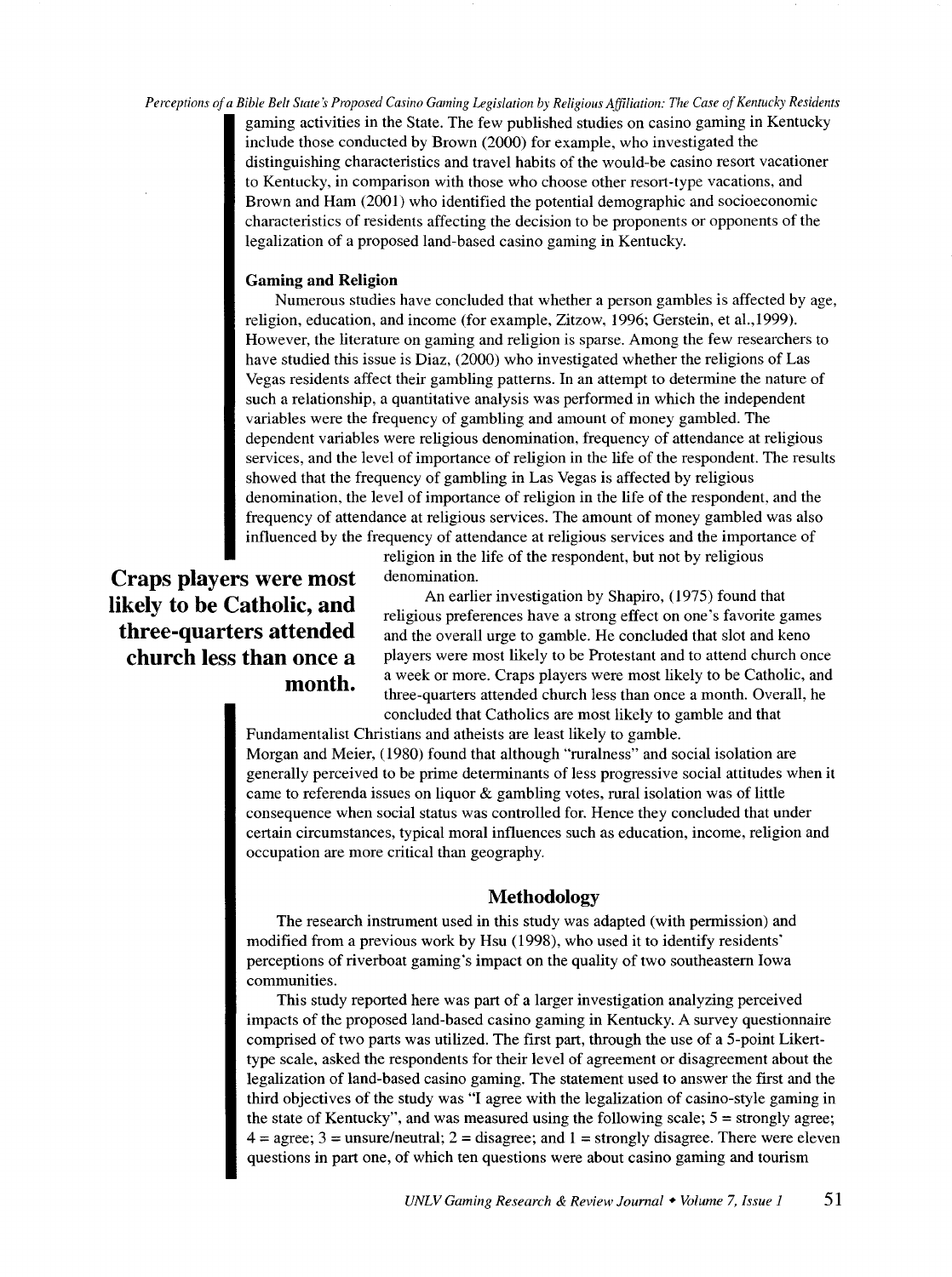development in Kentucky (Appendix 1). Part two contained demographic and socioeconomic questions that elicited descriptive information to identify the relationships of demographic and socioeconomic information to the residents' agreement with the legalization of the proposed casinos. The variables included gender, age, marital status, years lived in the community, household size, employment status, education, religion, and annual household income.

#### **Sampling and Data Collection**

The population of the study was residents of Kentucky who were over 18 years of age. The list of subjects was obtained from the Administrative Office of the Courts containing names and addresses of registered voters and driver's license applicants throughout the state. A proportional stratified systematic random sampling method selected 600 residents as a sample for the study. The instrument was mailed in three stages. Initial mailing was done on November 12, 1999 to the sample of 600 residents. Phase two involved sending follow-up postcards to the entire sample two weeks later. A second survey was mailed to 431 non-respondents on December 9, 1999, and a third survey mailing was done to 361 non-respondents on January 18-19, 2000. The survey was closed on February 25, 2000 with 196 total completions included in the data. Of the 600 in the original sample, 90 were ineligible due to inaccurate addresses that could not be tracked successfully; 83 had moved out of state. The rest consisted of those who reported that they were not eligible to complete the survey. Thus the response rate of 38.4% reported here are contact rates based on a pool of 510 total eligible respondents.

Data were analyzed using SPSS software 10.0 for Windows. Descriptive analyses of the data were conducted for all variables followed by one-way analysis of variance (ANOVA) to identify whether there existed statistical differences in residents' perception of casino gaming based on respondents' religious affiliation.

#### **Results**

Table 1 describes the survey respondents. Slightly over half of the respondents were female (53.7%). The majority of the respondents were married (71.7%); others were single (12.6%), divorced (6.3%), widowed (8.9%), or separated (0.5%). Three-quarters (75%) were 40 years or older, and about one-fourth were over 60 years of age. The average length of residency was 31.4 years and more than two thirds (70.3%) of the respondents had lived in their community more than 20 years. The family household size averaged 2.7 persons. More than half  $(54.7%)$  of the respondents were employed full-time, about a quarter (23.7%) were retired, and others were part-time (9.5%) and unemployed (4.7%). The majority of respondents were in professional/specialty types of occupations and technicians/sales (20.5%) while others were employed as administrative/managerial (11.2%), machine-related work (16.5%), and farming/ forestry/fishing (2.5% ). A majority of the respondents (88.2%) had more than a high school education and about thirty percent (29.8%) attained a high school degree as the highest level of formal education. Before-tax annual household income ranged less than \$10,000 to \$90,000 or more, and slightly less than half  $(42.1\%)$  of the respondents had an annual income between \$20,000 and \$59,999. The highest category of annual income, \$90,000 or more, was seven percent of the respondents, as was the lowest category, earning \$10,000 or less.

The religious affiliation of respondents is shown in Table 2. One half indicated they were "Other Christians", while the other half was composed of Baptists (36.8%) and Catholics (12.3%). The term "Other Christians" comprises respondents who indicated they belonged to a variety of Christian religions such as: Protestants (9.8% ), Presbyterians (1.2%), Lutherans (1.2%), Episcopalian (1.8%), Methodists (6.1 %), Nazarenes (1.5%), Pentecostals (4.9%), and Church of Christ (0.5%). In an attempt to ascertain whether there were significant differences in responses among respondents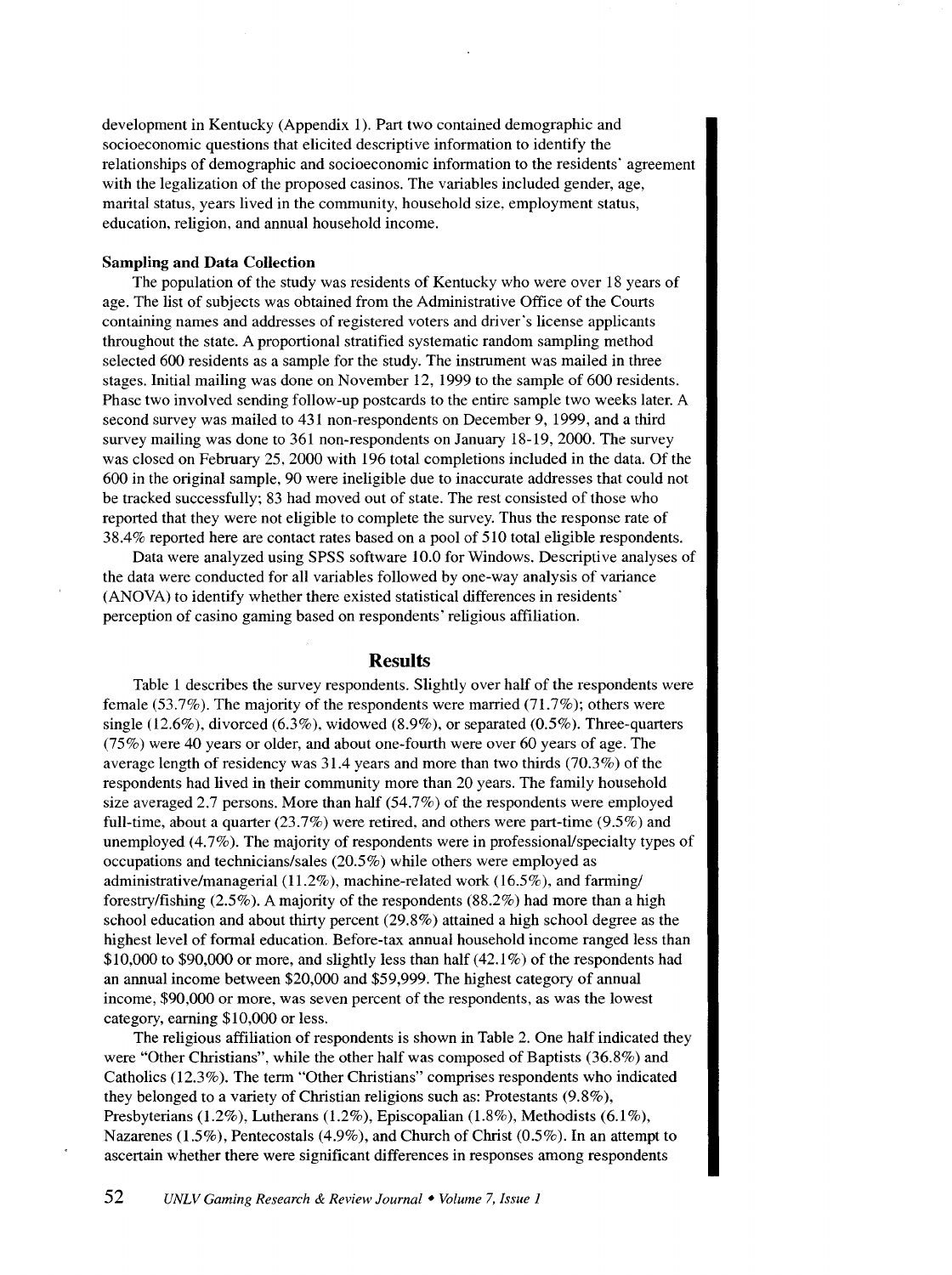*Perceptions of a Bible Belt States Proposed Casino Gaming Legislation by Religious Affiliation: The Case of Kentucky Residents*  Table **1** 

| Descriptive Statistics of the Research Sample |  |  |  |  |
|-----------------------------------------------|--|--|--|--|
|-----------------------------------------------|--|--|--|--|

| <b>Characteristics</b> | Percentage | <b>Characteristics</b>      | Percentage |
|------------------------|------------|-----------------------------|------------|
| Gender                 |            | Education                   |            |
| Male                   | 46.3       | < High school               | 11.8       |
| Female                 | 53.7       | High School Diploma         | 29.8       |
|                        |            | Vocational/technical school | 6.7        |
| Age                    |            | Some college                | 21.3       |
| $<$ 20 years           | 1.0        | 2-yr associate degree       | 6.2        |
| 20-29 years            | 8.3        | 4-yr bachelor degree        | 9.6        |
| 30-39 years            | 15.6       | Some graduate school        | 5.6        |
| 40-49 years            | 28.6       | Advanced degree             | 9.0        |
| 50-59 years            | 21.9       |                             |            |
| $> 60$ years           | 24.5       | Occupation                  |            |
|                        |            | Administrative/managerial   | 11.2       |
| <b>Marital Status</b>  |            | Professional specialty      | 27.3       |
| Single                 | 12.6       | Technicians/sales           | 20.5       |
| Married                | 71.7       | Farming/forestry/fishing    | 2.5        |
| Divorced               | 6.3        | Machine-related work        | 16.1       |
| Widowed                | 8.9        | Homemakers                  | 12.4       |
| Other                  | 0.5        | Retired                     | 9.9        |
| Length of residency    |            | <b>Employment Status</b>    |            |
| $< 10$ years           | 18.5       | Full-time                   | 54.7       |
| $10-19$ years          | 11.2       | Part-time                   | 9.5        |
| 20-49 years            | 62.0       | Retired                     | 23.7       |
| $> 50$ years           | 8.3        | Unemployed                  | 4.7        |
| Mean                   | 31.41      | Other                       | 7.4        |
| Members in Household   |            | Household Annual Income     |            |
| 1                      | 16.8       | < 10,000                    | 7.3        |
| $\overline{c}$         | 34.2       | 10,000-19,999               | 8.5        |
| 3                      | 23.4       | 20,000-29,999               | 16.5       |
| $\overline{4}$         | 19.0       | 30,000-39,999               | 15.2       |
| 5                      | 2.7        | 40,000-49,999               | 15.9       |
| 6                      | 3.3        | 50,000-59,999               | 10.4       |
| 7                      | 0.5        | 60,000-69,999               | 7.9        |
| Mean                   | 2.68       | 70,000-79,999               | 6.7        |
|                        |            | 80,000-89,999               | 4.3        |
| Religion               |            | > 90,000                    | 7.3        |
| Other Christian        | 50.9       |                             |            |
| <b>Baptist</b>         | 36.8       |                             |            |
| Catholic               | 12.3       |                             |            |

belonging to the other Christian groups, a chi-square analysis was performed. The results indicated that responses of respondents belonging to the smaller Christian groups (i.e., Protestants, Methodists, Nazarenes, etc.) had no significant impact on the questions pertaining to their level of agreement or disagreement about the legalization of landbased casino gaming in Kentucky. For the purposes of clarity therefore, these groups were collapsed to form a single category. A similar procedure was used for the term "Baptists", which includes those who indicated that they were Baptists, Southern Baptist and "other" Baptists.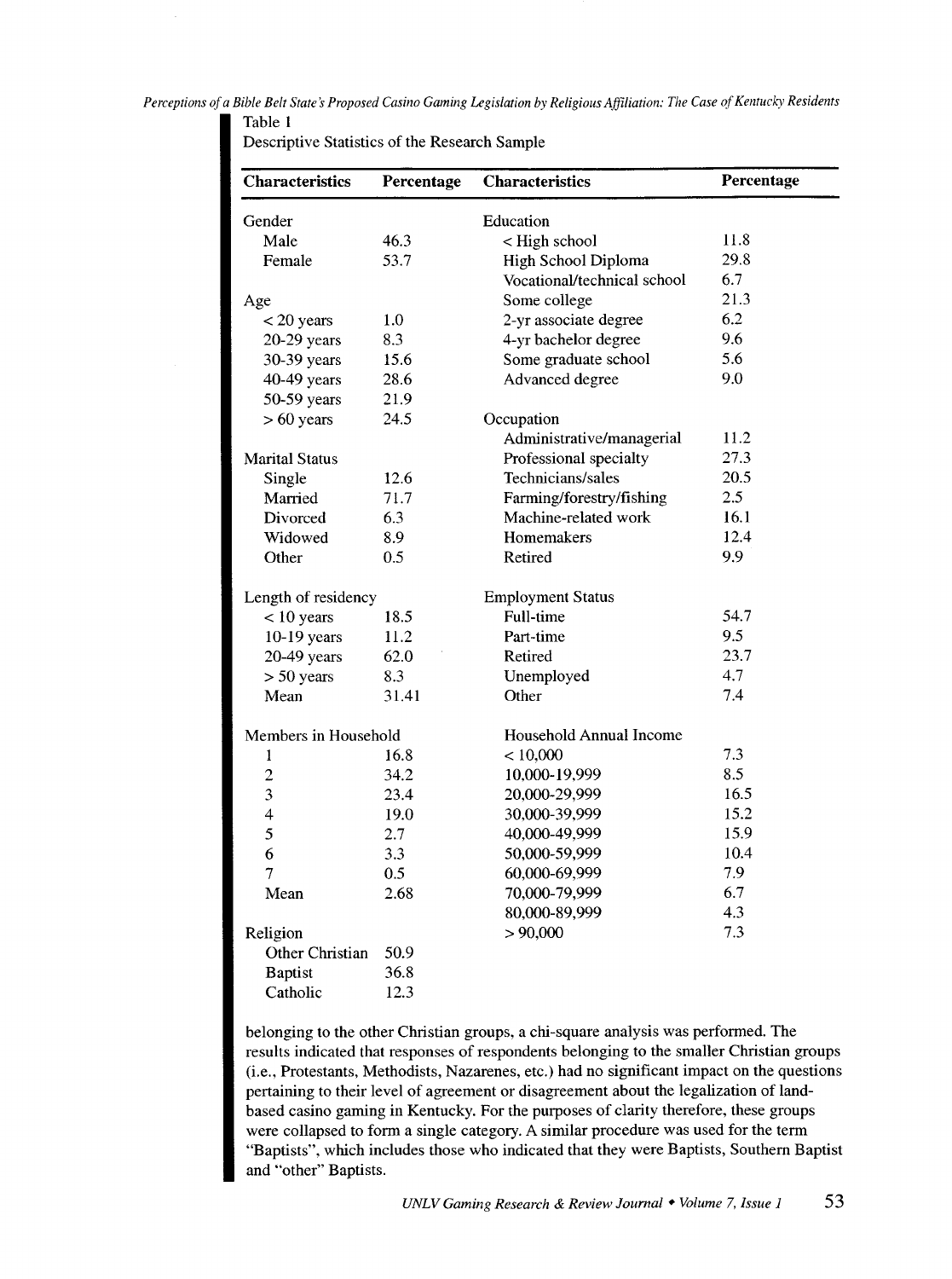| requencies of respondents by their religious Althauons |     |         |  |  |  |
|--------------------------------------------------------|-----|---------|--|--|--|
| <b>Religious Group</b>                                 | N   | Percent |  |  |  |
| <b>Baptists</b>                                        | 65  | 36.8    |  |  |  |
| Catholics                                              | 20  | 12.3    |  |  |  |
| <b>Other Christians</b>                                | 73  | 50.3    |  |  |  |
| <b>TOTALS</b>                                          | 158 | 100.0   |  |  |  |

Table 2 Frequencies of Respondents by their Religious Affiliations

#### **Religious Affiliation of Respondents**

As previously stated, a one-way Analysis of Variance (ANOVA) was conducted to examine differences in respondents' perception of casino gaming in Kentucky based on religious affiliation. The questions about residents' perception of casino gaming and tourism development included in section one of the questionnaire were the dependent variables and the independent variables were religious affiliations. As previously mentioned, three religion groups emerged in the analysis: Baptists, Catholics, and Other Christians. Table 3 indicates that the variables: "I agree with casino-style gaming in Kentucky", "Casinos will not help improve the local economy", and "I recommend other communities use casino gaming to foster economic development" were statistically significant at the  $=$  = .05 level.

#### Table 3

Results of ANOVA on Respondents Perceptions of Land-Based Casino Gaming in Kentucky by Religious Affiliation (N=158)

| <b>Statement of</b><br><b>Agreement/Disagreement</b>                                    | <b>Religious</b><br><b>Affiliation</b>                  | $Mean*$              | Std.<br><b>Deviation</b> | <b>F.Value</b> | Sig.    |
|-----------------------------------------------------------------------------------------|---------------------------------------------------------|----------------------|--------------------------|----------------|---------|
| I agree with Casino-style<br>gaming in Kentucky                                         | <b>Baptists</b><br>Catholics<br><b>Other Christians</b> | 2.05<br>3.05<br>2.13 | 1.575<br>1.779<br>1.483  | 3.201          | $.044*$ |
| Casino Gaming as a tourist<br>attraction in KY is NOT<br>a good idea                    | <b>Baptists</b><br>Catholics<br><b>Other Christians</b> | 3.84<br>3.21<br>3.86 | 1.665<br>1.686<br>1.524  | 1.319          | .270    |
| Casinos will NOT help<br>improve the local<br>economy                                   | <b>Baptists</b><br>Catholics<br><b>Other Christians</b> | 3.39<br>2.53<br>3.65 | 1.615<br>1.429<br>1.513  | 3.949          | .021    |
| I perceive Casino gaming<br>as a form of entertainment                                  | <b>Baptists</b><br>Catholics<br><b>Other Christians</b> | 2.64<br>3.11<br>2.72 | 1.654<br>1.524<br>1.709  | 0.574          | .564    |
| I do NOT support future<br>expansion of gaming in<br>my community                       | <b>Baptists</b><br>Catholics<br><b>Other Christians</b> | 3.69<br>2.95<br>3.93 | 1.747<br>1.810<br>1.524  | 2.652          | .074    |
| I recommend OTHER<br>communities use casino<br>gaming to foster economic<br>development | <b>Baptists</b><br>Catholics<br><b>Other Christians</b> | 2.00<br>2.89<br>2.07 | 1.438<br>1.370<br>1.356  | 3.192          | $.044*$ |
| I support future expansion of Baptists<br>gaming in Kentucky                            | Catholics<br><b>Other Christians</b>                    | 2.03<br>3.00<br>2.07 | 1.602<br>1.732<br>1.505  | 3.016          | .052    |

Note: Respondents utilized a five-point Likert-type scale to indicate their degree of agreement or disagreement as follows: !=Strongly Disagree; 5=Strongly Agree \*Significant at a= .05 level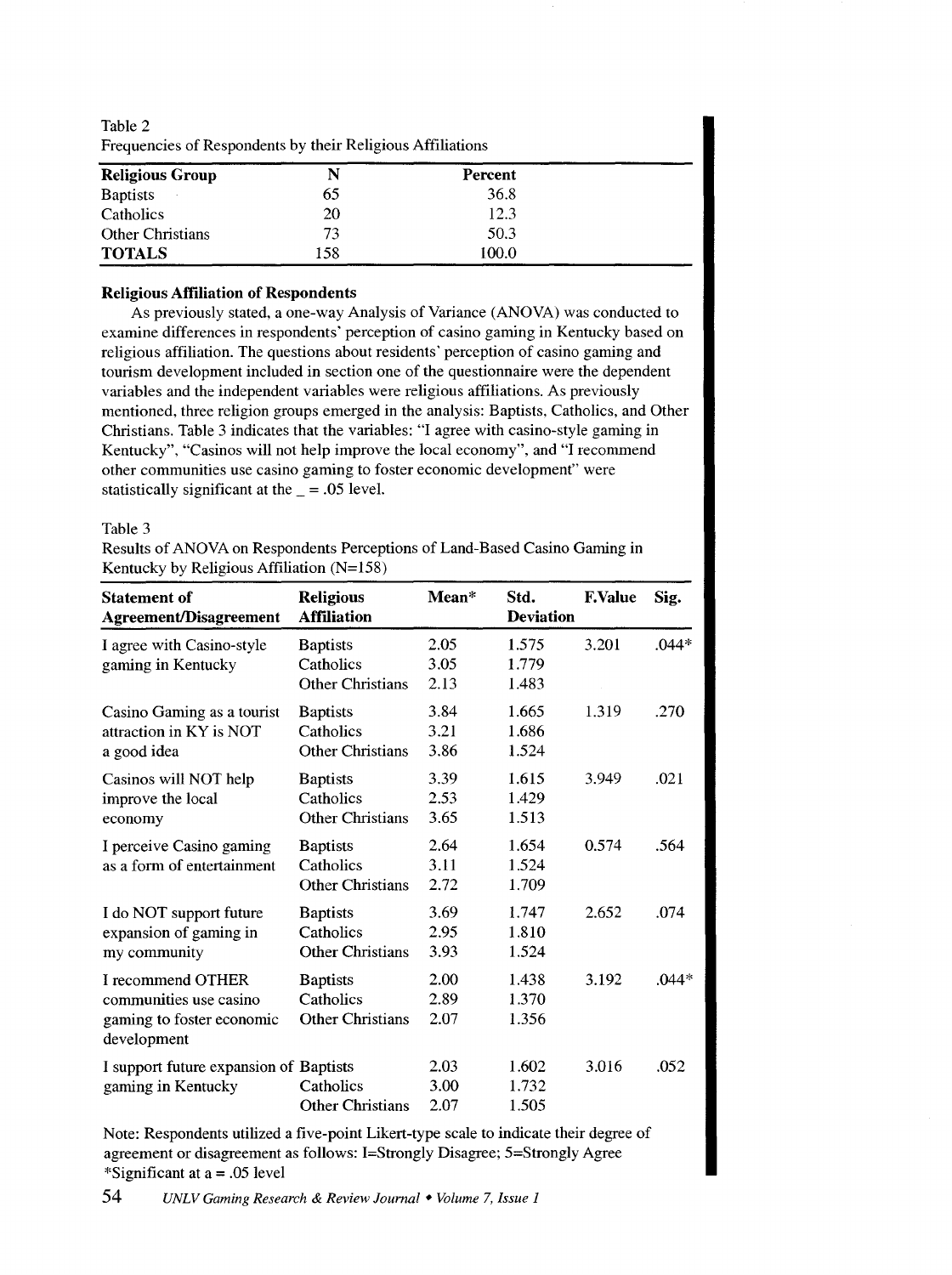#### *Perceptions of a Bible Belt State's Proposed Casino Gaming Legislation by Religious Affiliation: The Case of Kentucky Residents*

A *Post hoc* LSD pair-wise comparison was performed to ascertain whether differences exist in the group means from the significant perception variables. The results are shown in Table 4. Comparisons were made between three groups: Baptists vs. Other Christians, Catholics vs. Other Christians, and Baptists vs. Catholics. The results indicate significant differences in attitudes toward casino gambling between Catholics vs. other Christians and Catholics vs. Baptists.

#### Table 4

*ANOVApost hoc* LSD pair wise comparison of Perception of Proposed Land-based Casino in Kentucky by Religious Affiliation

| <b>Dependent Variable</b>                                                               | <b>Religious</b><br>Group                       | Comparison<br><b>Religious</b><br><b>Groups</b>                 | <b>Mean</b><br><b>Differences</b> | Std.<br>Error           | Sig.                          |
|-----------------------------------------------------------------------------------------|-------------------------------------------------|-----------------------------------------------------------------|-----------------------------------|-------------------------|-------------------------------|
| I agree with legalization of<br>Casino-style gaming in<br>Kentucky                      | <b>Baptists</b><br>Catholics<br><b>Baptists</b> | <b>Other Christians</b><br><b>Other Christians</b><br>Catholics | $-0.08$<br>0.93<br>$-1.00$        | 0.272<br>0.403<br>0.410 | 0.776<br>$0.023*$<br>$0.015*$ |
| Casinos will NOT help<br>improve the local economy                                      | <b>Baptists</b><br>Catholics<br><b>Baptists</b> | <b>Other Christians</b><br>OtherChristians<br>Catholics         | $-0.25$<br>$-1.12$<br>0.87        | 0.270<br>0.399<br>0.406 | 0.347<br>$0.006*$<br>$0.034*$ |
| I recommend OTHER<br>communities use casino<br>gaming to foster<br>economic development | <b>Baptists</b><br>Catholics<br><b>Baptists</b> | <b>Other Christians</b><br><b>Other Christians</b><br>Catholics | $-0.07$<br>0.82<br>$-0.89$        | 0.243<br>0.359<br>0.365 | 0.772<br>$0.023*$<br>$0.016*$ |

Significant at  $\alpha$  = .05 level

#### Table 5

AN OVA of Respondents Overall Perceptions of Land-Based Casino Gaming in Kentucky by Religious Affiliation

| <b>Religious Affiliation</b> | Mean | <b>Std. Deviation</b> | <b>F.Value</b> | <b>Significance</b> |
|------------------------------|------|-----------------------|----------------|---------------------|
| <b>Baptists</b>              | 2.2  | 1.245                 | 3.215          | $.043*$             |
| Catholics                    | 3.0  | 1.488                 |                |                     |
| <b>Other Christians</b>      | 2.2  | 1.228                 |                |                     |

Note: Respondents utilized a five-point Likert-type scale to indicate their degree of agreement or disagreement as follows: I =Strongly Disagree; 5=Strongly Agree \*Significant at  $\alpha$  = .05 level

Since significant differences were found to affect residents' perception of casino gaming and tourism development by religious affiliation, a final One-way ANOVA analysis was conducted. It explored overall religious group differences in perception of casino gaming in Kentucky using the means of the eleven variables concerning residents' perception on casino gaming and tourism development. Table 5 reveals that residents' overall perception of casino gaming and tourism development was significantly different depending on their religious affiliation. A *post hoc* LSD pair-wise comparison t-tests for this analysis suggest that differences in the group means of residents' overall perception exist, based on religious affiliation (Table 6). Catholics agreed more on the overall casino gaming and tourism development issue than Other Christians, and Catholics also showed higher agreement than Baptists. However, no significant difference was found on the overall perception on the issue between Baptists and other Christians.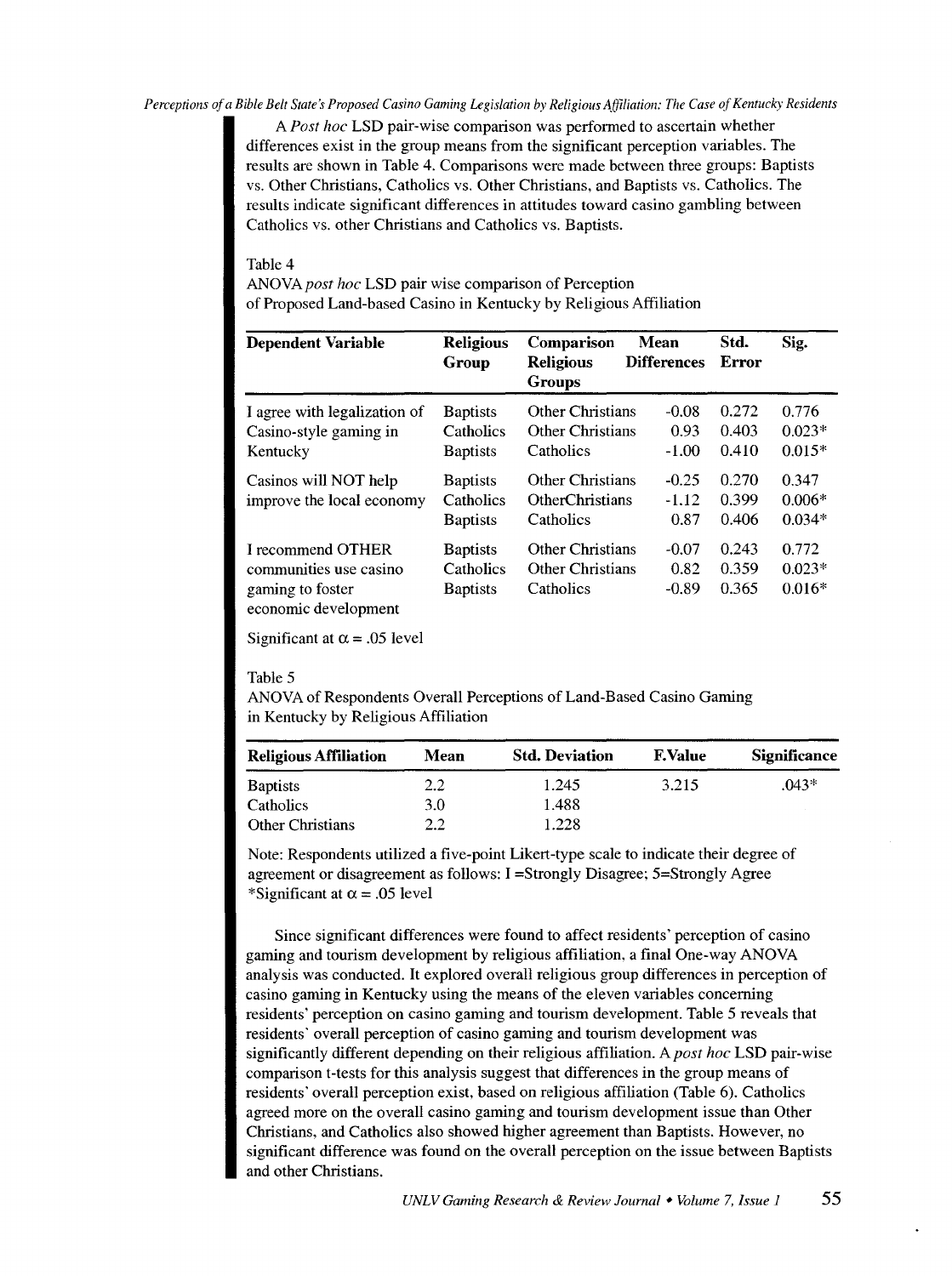| of Proposed Land-based Casino in Kentucky by Religious Affiliation |                                                   |                    |                   |                |  |
|--------------------------------------------------------------------|---------------------------------------------------|--------------------|-------------------|----------------|--|
| <b>Religious Group</b>                                             | <b>Comparison Religious Mean</b><br><b>Groups</b> | <b>Differences</b> | <b>Std. Error</b> | <b>Signifi</b> |  |

| <b>TUDIC</b> O                                                       |  |
|----------------------------------------------------------------------|--|
| ANOVA <i>post hoc</i> LSD pair-wise comparison of Overall Perception |  |
| of Proposed Land-based Casino in Kentucky by Religious Affiliation   |  |

| Religious Group | <b>Comparison Religious Mean</b><br><b>Groups</b> | <b>Differences</b> | Std. Error | <b>Significance</b> |  |
|-----------------|---------------------------------------------------|--------------------|------------|---------------------|--|
| <b>Baptists</b> | Other Christians                                  | .0342              | 0.218      | 0.875               |  |
| Catholics       | <b>Other Christians</b>                           | .7855              | 0.320      | $0.015*$            |  |
| <b>Baptists</b> | Catholics                                         | $-.7513$           | 0.325      | $0.022*$            |  |

\*Significant at  $\alpha$  = 05 level

Table 6

# **Study Limitations**

As with all research, the current study is not without limitations. First, a pilot test of the measurement items in the instrument was not conducted. However, this omission could partially be justified by the fact that most of the items were adopted from a similar instrument used in Iowa by Hsu (1998), as previously stated.

Second, the data collected and analyzed in this study represent a single snapshot of resident attitudes towards gaming based on their religious affiliation. Although it can be inferred that the major groups delineated in this study dominate the various religious organizations, it must be mentioned that the opinions of other religious groups such as Jews and Muslims were not captured in this snapshot. A future study would benefit by incorporating the current findings, conducting focus group interviews and/or pre-testing to include the opinions of un-represented religious groups omitted in this study.

Finally, the sample size is fairly small, (effective  $N=196$ ). Thus, firm assertions about the generalization of the current findings outside the sampling frame cannot be made. Replication of the current study in different settings would be needed.

# **Discussion And Implications**

Prior to this study, there was limited empirical investigation of the influence of religion on the perception of casino gaming legislation. In the Commonwealth of Kentucky, land-based casino gaming has not been legalized in spite of casinos operating in the neighboring states of Illinois and Indiana. This study looked at how religion affects residents' perception of the legalization of land-based casino gaming in Kentucky.

The study found evidence to support earlier studies on the impact religion has on people's attitudes toward gambling. This study found that persons of certain faiths, namely Catholic, had a more positive attitude toward the legalization of gambling than persons of Protestant faiths. This finding supports earlier studies on participation in gambling (Feigelman, et al., 1998; Hraba and Lee, 1996; Hraba, et al., 1991; Mok and Hraba, 1991) and the level or frequency of gambling (Diaz, 2000) by different denomination affiliations.

The difference in attitude based on religious affiliation toward the legalization of gambling is an important discovery. There are major implications from this finding. First, there is a need for more study to quantify the level a person's religion influences their support or non-support for gambling actions. Further study quantifying the impact of religion would help identify where gambling and related tourist attractions will be successful. It would also identify where religion is a barrier with certain consumer segments prohibiting successful legalization and development of gaming activities. Second, additional study could identify those individuals who could be persuaded with effective marketing strategies to agree to and support the legalization and development of gaming programs. Third, this study indicates that currently there are distinct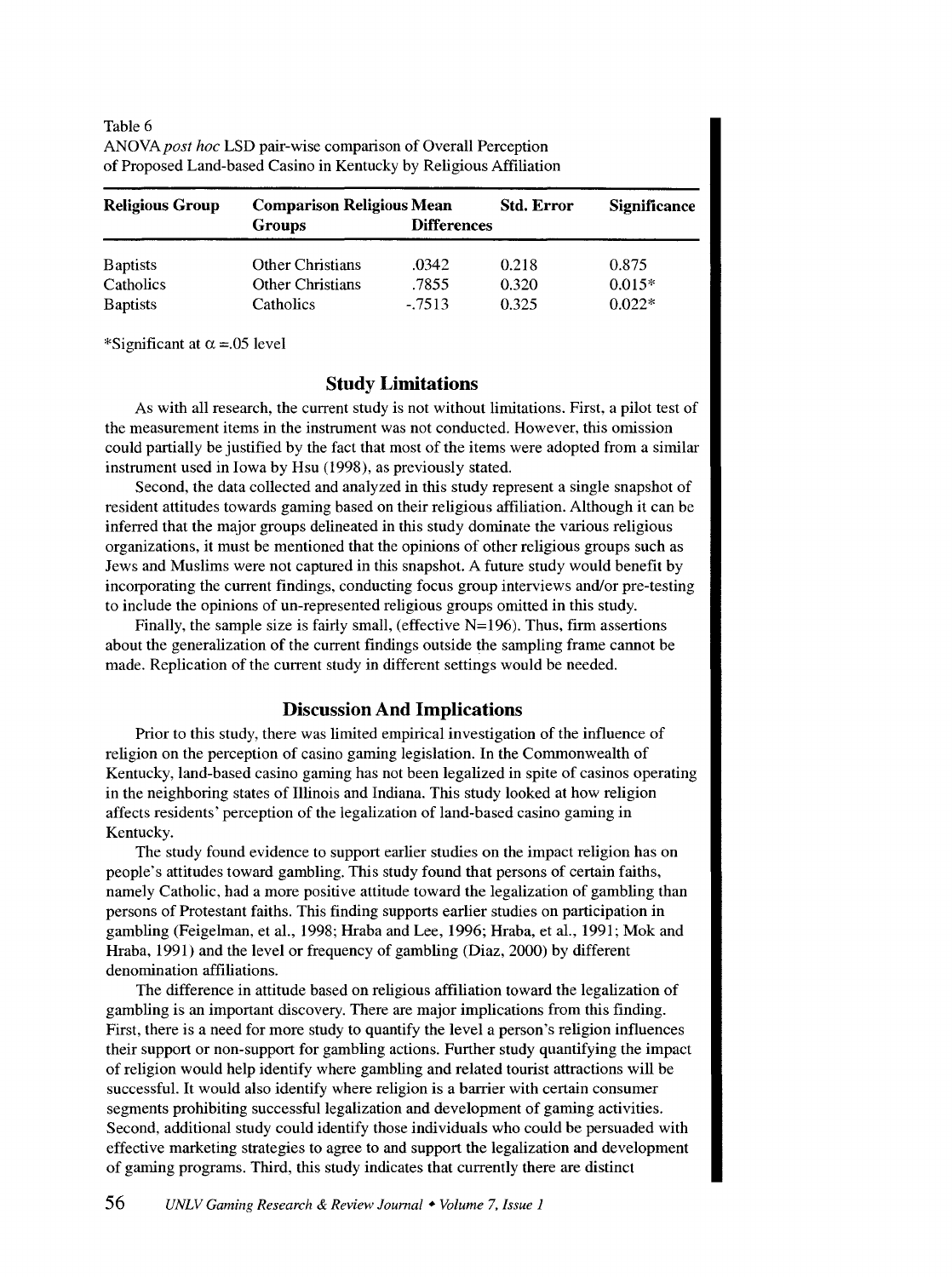*Perceptions of a Bible Belt State's Proposed Casino Gaming Legislation by Religious Affiliation: The Case of Kentucky Residents* 

segments that can be targeted with various marketing strategies to successfully pass the legalization and develop gambling activities.

With that said, this study indicates that it would be an effective initial marketing strategy to target the legalization and development of gaming activities in areas of the state with high Catholicity. However, this study indicates that in Kentucky, along with similar "Bible Belt" states, such programs may be unsuccessful and a waste of financial resources in areas with a high number of Protestants. In the Commonwealth of Kentucky, this study suggests that gaming legislation would be successful in areas such as Louisville, Owensboro, Bardstown, Lexington and Northern Kentucky, where there are a relatively high proportion of Catholic residents; but would not be successful in the Eastern, South Central and Western parts of the state where the residents are predominately Protestant.

# **References**

- Bahr, S. J., Maughan, S. L., Marcos, A. C., & Li, B. (1998). Family, religiosity, and the risk of adolescent drug use. *Journal of Marriage and the Family,* 60, 979-992.
- Bainbridge, W. S. (1992). Crime, delinquency, and religion. In J. F. Schumaker (Ed.), *Religion and mental health* (pp.l99-210). New York: Oxford University Press.
- Brown, D. 0., & Ham, S. (2001). Proponents or opponents of casino gaming: A qualitative choice model approach. *Journal of Hospitality* & *Tourism Research* (In press).
- Brown, D. 0., & Schmelzer, C. (2001). A sociodemographic and trip profile of Kentucky visitors based on their gaming activity and destination-specific behavior. *Journal of Vacation Marketing,* 7(1), 41-48.
- Burkett, S. R. (1993). Perceived parents' religiosity, friends' drinking, and hellfire: A panel study of adolescent drinking. *Review of Religious Research,* 35, 134-153.
- Commission on Theology and Church Relations. (1996). *Gambling.* St. Louis, MO: The Lutheran Church-Missouri Synod.
- Diaz, J. (2000). Religion and gambling in Sin-City: A statistical analysis of the relationship between religion and gambling patterns in Las Vegas residents. *The Social Science Journal,* 37(3), 453-458.
- Ellison, C. G., & Nybroten, K. A. (1999). Conservative Protestantism and opposition to state-sponsored lotteries: Evidence from the 1997 Texas Poll. *Social Science Quarterly, 80,* 356-369.
- Ethics and Religious Liberty Commission. (1997a). *Casino gambling.* Nashville, TN:Southern Baptist Convention.
	- (1997b). *State operated lotteries.* Nashville, TN: Southern Baptist Convention. (1997c). *Pari-mutuel gambling.* Nashville, TN: Southern Baptist Convention (1998). *Biblical insights on gambling.* Nashville, TN: Southern Baptist Convention.
- Feigelman, W., Wallisch, L. S., & Lesieur, H. R. (1998). Problem gamblers, problem substance users, and dual-problem individuals: An epidemiological study. *American Journal of Public Health, 88,* 467-470.
- General Council of the Assemblies of God. (1983). *A Biblical perspective on gambling.*  Springfield, MO: Assemblies of God.
- Gerstein, D., Murphy, S., & Toce, M. (1999). *Gambling impact and behavior study: Final report to the National Gambling Impact Study Commission.* Washington, DC: National Opinion Research Center (available at www.norc.uchicago.edu).
- Grasmick, H. G., Bursik, R. J., & Cochran, J. K. (1991). Render unto Caesar what is Caesar's: Religiosity and taxpayers' inclinations to cheat. *Sociological Quarterly, 32,*  251-266.
- Hraba, J., & Lee, G. (1996). Gender, gambling and problem gambling. *Journal of Gambling Studies,* /2, 83-101.